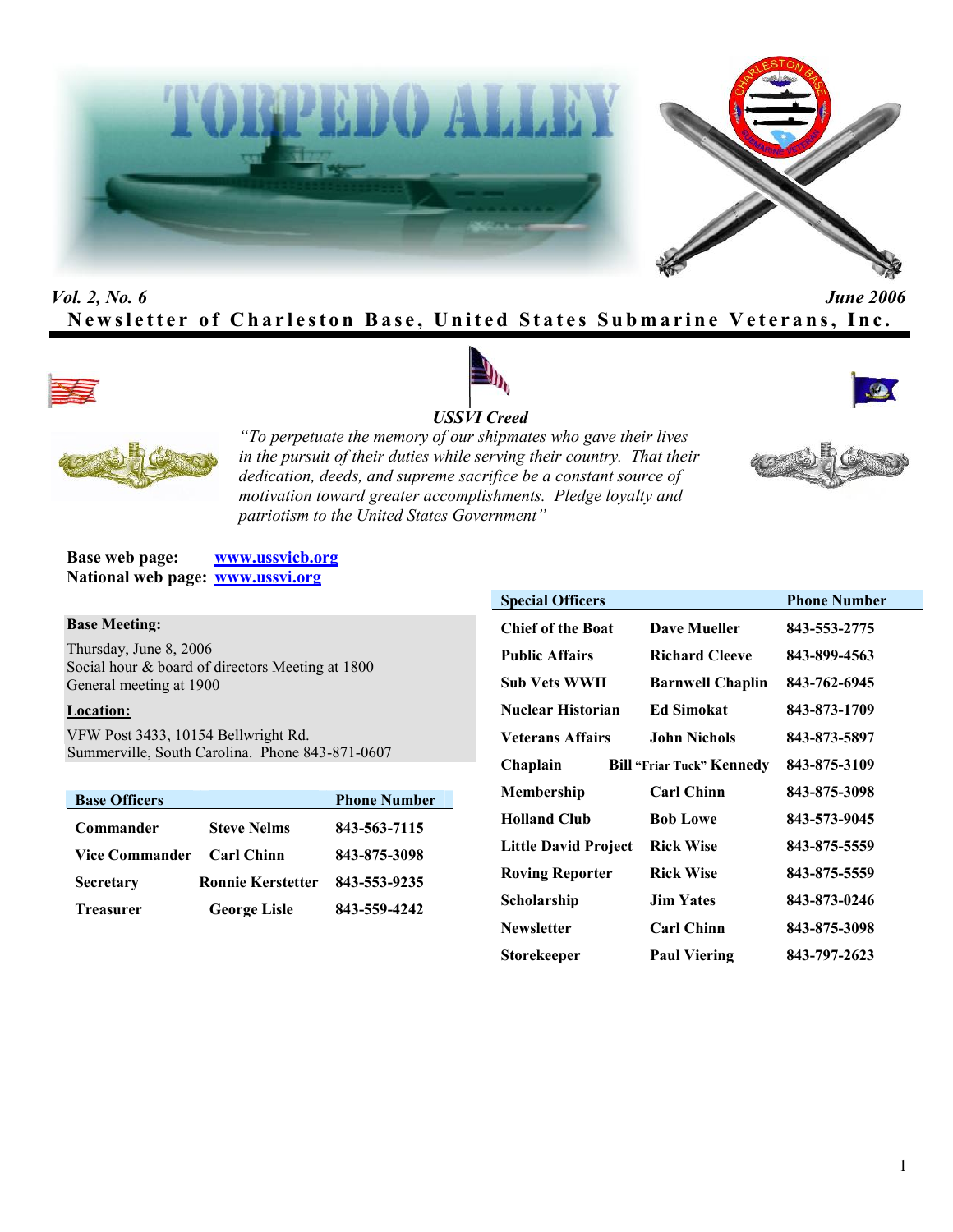### **Minutes of the May 2006 meeting**

**Opening Ceremony**: Base Commander, Steve Nelms calls to order. Quorum was present and the meeting was commenced at 1900.

**Introductions**: New persons were introduced including Harvey Manning, John C. Gnodle, Cliff Willis, Thomas Beach, Pinckney Smith, Tim Baker and Monty Giddens. Welcome aboard.

**Treasurer**: Financial report given by George Lisle.

**Secretary**: Jerry was not present; Base Commander read minutes in detail. A motion was made and seconded; no discussion. Minutes approved.

#### **Storekeeper**: No report.

**Chaplain**: William Buxton's wife was involved in an automobile accident and is recovering at home. Mike Mulkey is back at work. Jerry Madison's widow, Shirley, has donated \$500.00 which was used to buy tables and chairs.

### **Public Affairs**: No report

**SubVets WWII**: Bi-Monthly meeting will be held at Ryan's in Summerville on June 15, 2006, at 12 noon. Come hungry. Any USSVICB member may join as an Associate Member. Dues are only \$10.00.

### **Veteran's Affairs**: No report.

**Base Commander**: Convention was a lot of work and the Commander wanted to thank all those that participated and assisted in pre and post activities. The entire profit from the convention which included selling of advertising, food and ticket sales will be split among the three bases that sponsored the event. Again, well done and a very sincere thank you. "I could not have done this by myself".

### **Steering Committee**: No report.

**Holland Club:** No report.

**Membership**: Carl Chinn reported there are 217 paid members. Three (3) have signed up tonight. For a total of 220. We need to continue to concentrate on attracting new younger members if we are going to keep our organization alive and active.

**Nuclear Historian**: No entertainment tonight. Ed Simokat not present.

Scholarhip: Meredith Reock, our first recipient, has finished her second semester with a 4.0 GPA which matched her first semester. The three finalists for 2006 will be receiving scholarship monies from the Base. Well done and congratulations.

**Chief of the Boat**: On May 27th, Big Lots will be offering a 10% discount at their store in Oakbrook. A reminder of the Memorial Day ceremony on May 29 that will be held at Park's Cemetery in Summerville. COB also wanted to thank all those shipmates that helped out at the convention. Drawings held; Moon Mullins won the Submarine Dictionary and Jim Yates won the Wild Turkey.

Pole Barn working party went well. There is another working party on May 23 at 0830. This working party will be to put up metal roofing and assemble the shed. Breakfast will be provided, the menu is: eggs, sausage, bacon, grits and toast. After the work is done each worker will be provided with free 2 adult beverages of his choice or sodas.

Stag Social will be held May 17 at 1800. Dinner has yet to be determined. The revenue from Stag Social pays down the debt incurred due to the modernization of the barn. Again, only Stag Social Night monies are being used to improve the condition of the After Battery. Other members are always encouraged to volunteer to bring food for the Social.

**Fleet Reserve News**: Home Committee Chairman, Dave Rein, will be ending his duties next week. Elections will be held on May 18. All members are encouraged to attend and cast their votes for their candidate desired.

**Old Business**: Treasurer reported that Tax Return monies have been paid.

**New Business**: Jim Yates advised there would be a ceremony at 1400 on May at the Academic Magnet High School on the Old Navy Base in the old Cochran Hall. All hands are encouraged to attend.

Keith Schnebel has resigned as Vice Commander of USSVI Charleston Base after serving over 5 years. Elections were held and the officers elected are:

Commander – Steve "Buddha" Nelms Vice Commander – Carl Chinn Treasurer – George Lisle Secretary – Jerry Stout.

**Good Of The Order**: Mac's grandson said "Hello". Lee Allison said the convention was great. Al Stohl read a poem and the Depth Charge drawing was held. Winner announced as John Sutton.

The Base Commander adjourned meeting at 2000.

**\*\* End of the minutes for May 2006 \*\***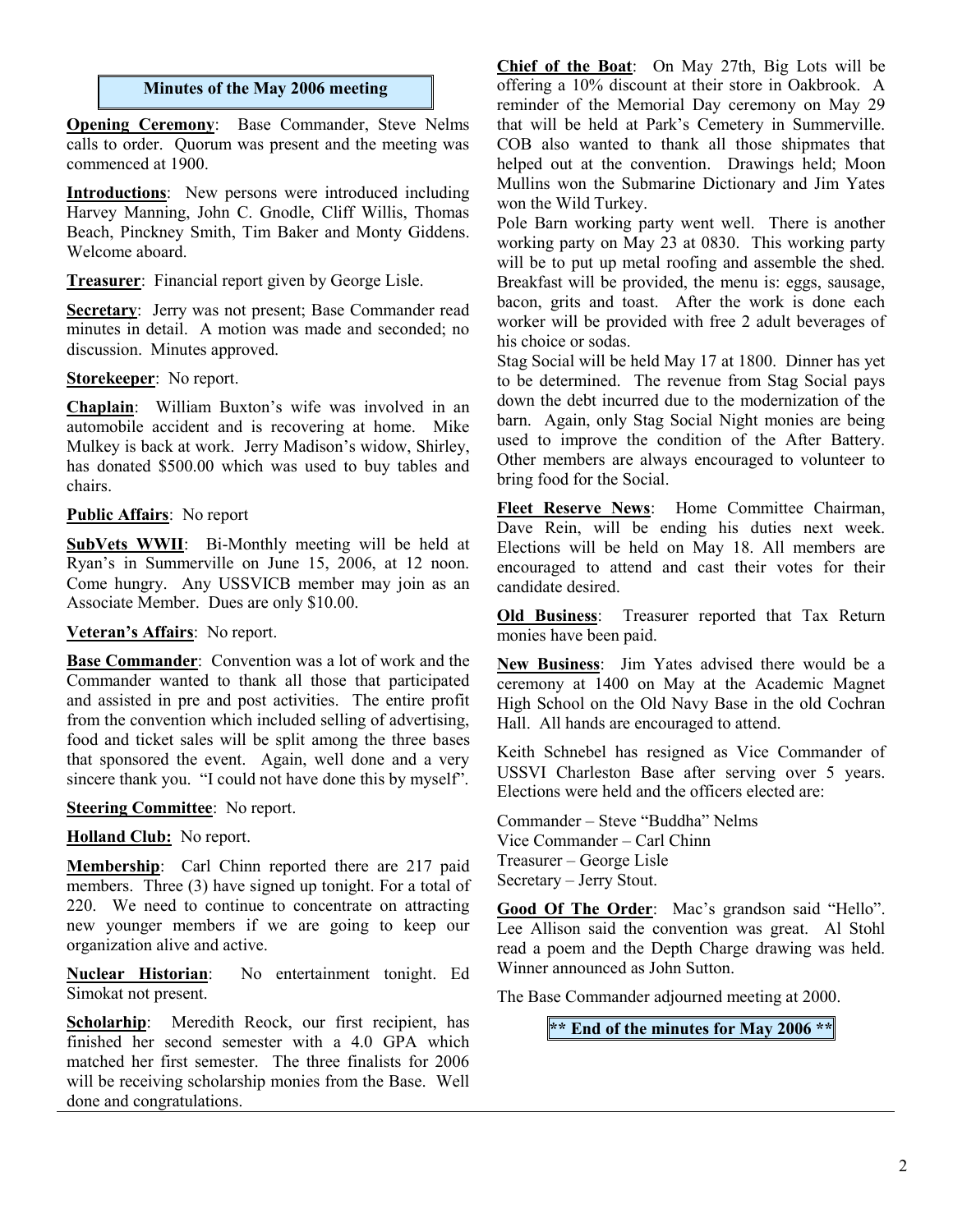### **From the COB**



No input this month.

### **From the Base Commander**



Our Secretary, Jerry Stout, has resigned his position due to being appointed as Eastern Region District 4 Commander. In accordance with our by-laws, as the Base Commander I have appointed our new secretary. Ronnie Kerstetter is now serving as our Base Secretary.

# **\*\*June Happenings!\*\***

June 11, 1300 – Co-Ed Social Sunday at the After Battery Deep fried turkey and fixins. Games, etc., \$5 per person.

June 24, 1500 – Family picnic at Buddha's. \$5 per person 18 and over. Burgers, hotdogs and drinks (Soda, beer, wine, liquor) provided, bring a side dish or dessert.



### **Awards**

An awards ceremony was held on May 17, at the Academic Magnet High School in the old Cochran Hall on the former Charleston Naval Base. Several of our members attended as two students were presented a certificate and given a monetary award to show our gratitude for their display of patriotism. These two fine young ladies took it upon themselves to raise and lower the American flag each day during the school year. Thank you Lauren Moore and Leah Plante and a "hearty well done!"

# **Membership and Dues Information:**

We're up to 224 members! Keep on recruitin'!

If you have any changes to your membership info (address, phone, e-mail, etc.) please let Carl Chinn know at **chasbasemembernews@sc.rr.com** or **carlc@sc.rr.com** or call 875-3098.



### **Public Affairs Announcement Richard Cleeve**

All of the pictures taken by me at our recent SE Conference are now available on the web site. They have been divided into the day taken to reduce download time for our members. There are five pages to view to see them all.

### **June Submarines Lost:**

USS S 27 (SS 132) June 19, 1942 USS R 12 (SS 89) June 12, 1943 USS Herring (SS 233) June 1, 1944 USS Gudgeon (SS 211) June 7, 1944 USS Golet (SS 361) June 14, 1944 USS Bonefish (SS 223) June 18, 1945

# **The Final Patrol**

*Lord, this departed shipmate with dolphins on his chest is part of an outfit known as the best. Make him welcome and take him by the hand. You'll find without a doubt he was the best in all the land. So, heavenly Father add his name to the roll of our departed shipmates still on patrol.*

*Let them know that we who survive will always keep their memories alive.*



# **News update from the Admiral James B. Osborn Scholarship Committee:**

We have been informed that our first (2005) scholarship recipient, Meredith Reock, has completed her second semester at Clemson with a 4.0 GPA which matches her first semester performance. Congratulations to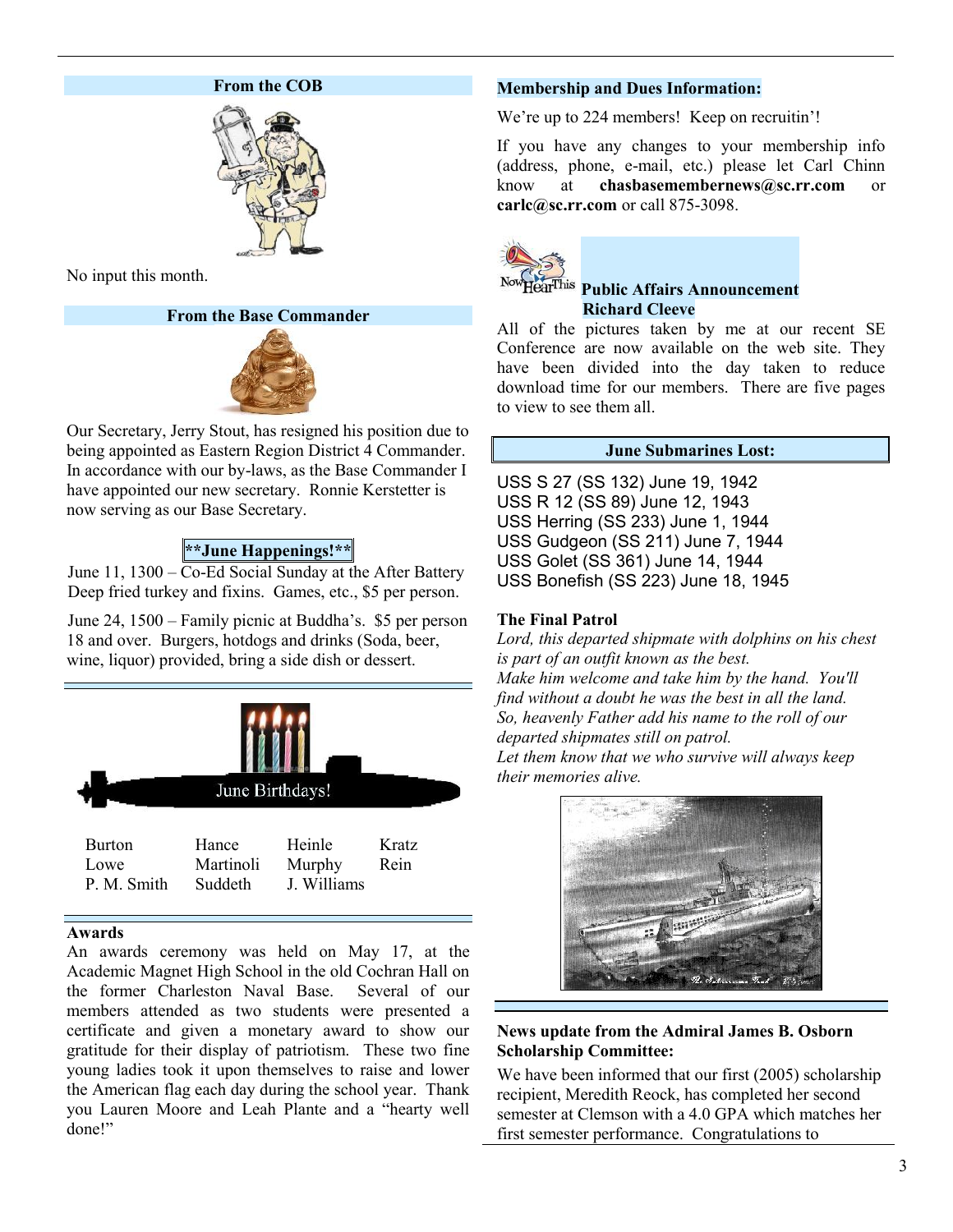

**Navy Honors WWII Submariners**

By Photographer's Mate Airman Michael Starkey, Fleet Public Affairs Center Atlantic

NORFOLK, Va. (NNS) -- The U.S. Navy's Submarine Learning Facility (SUBTRAFAC) here honored submarine veterans of World War II at Naval Station

# Norfolk, Va., May 26.

The event included presenting a wreath to the crew of USS Norfolk (SSN 714) in order for it to be laid at sea when the boat next deploys. The ceremony also featured a "Roll Call of Lost Boats," where miniature submarine replicas represented each of the 54 subs lost during World War II; each replica was dropped into a basket as her name was spoken.

"We want to get the sub vets to understand how much we appreciate their service and sacrifice," said SUBTRAFAC's Command Master Chief, CMDCM Kirk Crawley. "We are trying to tie into the theme we had at the sub birthday ball, which was past, present, and future." USS Skate (SSN 578) was also honored this year as she was inducted into the Submarine Hall of Fame.

"I think it's appropriate [to induct the USS Skate]," said retired Capt. Wesley C. Hewitt. "I don't think they could have picked a better ship. She was a pioneer in the Artic. Several thousand went through the ship and all were touched."

#### Meredith!

**From Little David Project Chairman, Rick Wise**



On May 20, Richard Cleeve, Mike Emerson, Bill Freligh and Rick Wise presented the Little David replica at the Berkeley County Museum during a historical tour of Berkeley County conducted by the Berkeley County Historical Society. They talked about the history of the Davids and the Charleston Base Sub Vets' work in restoring and maintaining the replica.

# *News from the After Battery*

Some very disconcerting news has been coming from those who frequent the fine establishment known to all as *"The After Battery"*. There apparently is an inventory control problem with the highest quality adult beverage that is normally available, although sometimes in a tepid, lukewarm or balmy state.

The Inventory Control Specialist in charge may misunderstand the laws of supply and demand since there is always an abundant supply of frosty cold adult beverage of one persuasion, but not of the brand and packaging the majority of patrons prefer.

During the last Stag Social Night at the *After Battery* a comment from said person above was overheard. Here is his quoted comment which is very reminiscent of the famous line from the 1948 Humphrey Bogart movie, "Treasure of the Sierra Madre":

"Miller Lite in a bottle? We ain't got no Miller Liter in a bottle. We don't need no Miller Lite in a bottle. I don't have to show you no stinkin' Miller Lite in a bottle!"

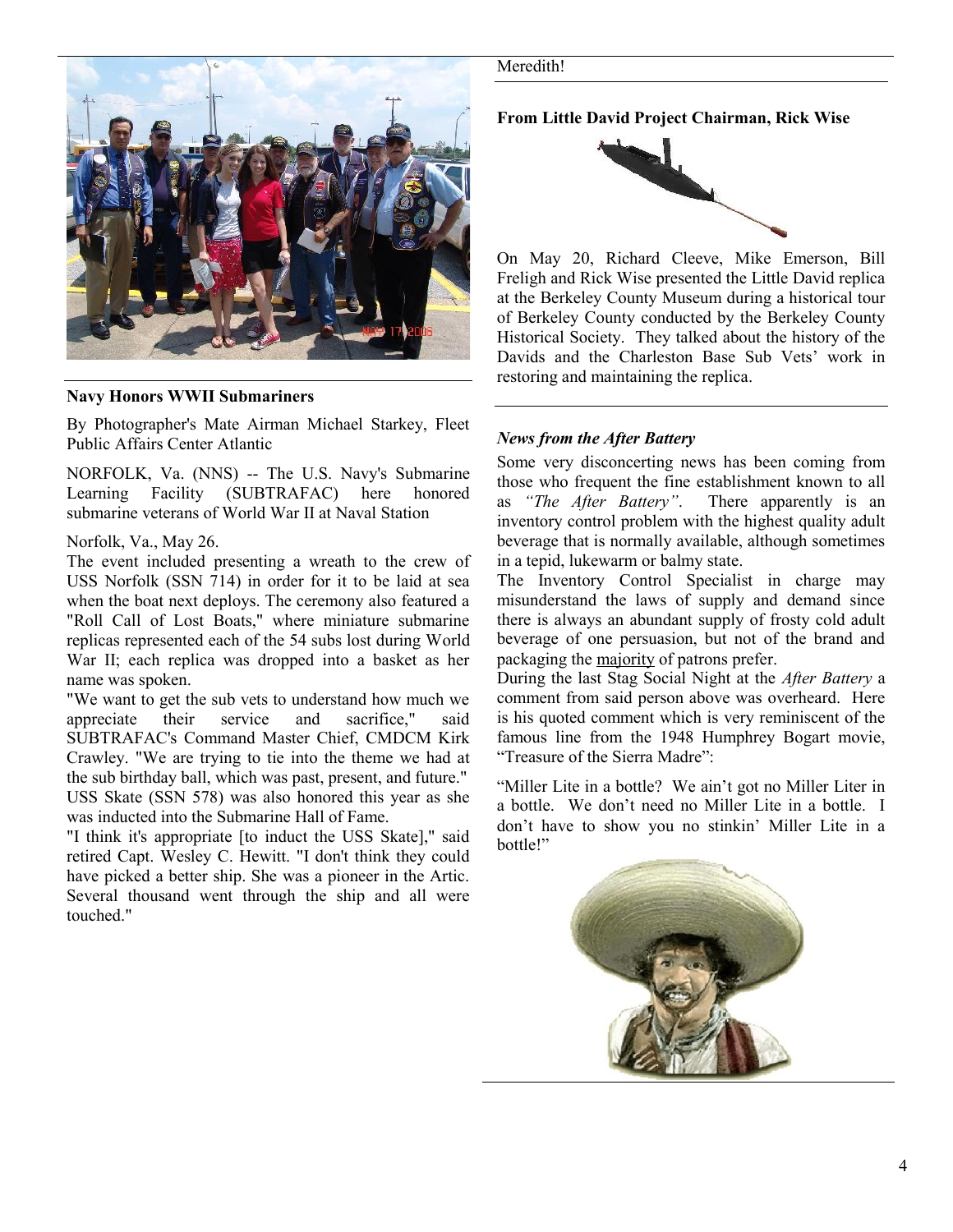### *Frequently Asked Questions on VA's Letter to Veterans*

1- I'm a veteran, how can I tell if my information was compromised?

At this point there is no evidence that any missing data has been used illegally. However, the Department of Veterans Affairs is asking all veterans to be extra vigilant and to carefully monitor bank statements, credit card statements and any statements relating to recent financial transactions. If you notice unusual or suspicious activity, you should report it immediately to the financial institution involved and contact the Federal Trade Commission for further guidance.

2- What is the earliest date at which suspicious activity might have occurred due to this data breach? The information was stolen from an employee of the Department of Veterans Affairs during the month of May, 2006. If the data has been misused or otherwise used to commit fraud or identity theft crimes, it is likely that veterans may notice suspicious activity during the month of May.

3- I haven't noticed any suspicious activity in my financial statements, but what can I do to protect myself and prevent being victimized by credit card fraud or identity theft?

The Department of Veterans Affairs strongly recommends that veterans closely monitor their financial statements and visit the Department of Veterans Affairs special website on this, http://www.firstgov.gov/ or call 1-800-FED-INFO (1-800-333-4636).

4- Should I reach out to my financial institutions or will the Department of Veterans Affairs do this for me? The Department of Veterans Affairs does not believe that it is necessary to contact financial institutions or cancel credit cards and bank accounts, unless you detect suspicious activity.

5- Where should I report suspicious or unusual activity? The Federal Trade Commission recommends the following four steps if you detect suspicious activity: Step 1 – Contact the fraud department of one of the three major credit bureaus: Equifax: 1-800-525-6285; www.equifax.com; P.O. Box

740241, Atlanta, GA 30374-0241 Experian: 1-888- EXPERIAN (397-3742); www.experian.com; P.O. Box 9532, Allen, Texas 75013

TransUnion: 1-800-680-7289; www.transunion.com; Fraud Victim Assistance Division, P.O. Box 6790, Fullerton, CA 92834-6790

Step 2 – Close any accounts that have been tampered with or opened fraudulently

### *A Statement from the Department of Veterans Affairs*

The Department of Veterans Affairs (VA) has recently learned that an employee, a data analyst, took home electronic data from VA, which he was not authorized to do. This behavior was in violation of our policies. This data contained identifying information including names, social security numbers, and dates of birth for up to 26.5 million veterans and some spouses, as well as some disability ratings. Importantly, the affected data did not include any of VA's electronic health records nor any financial information. The employee's home was burglarized and this data was stolen. The employee has been placed on administrative leave pending the outcome of an investigation.

Appropriate law enforcement agencies, including the FBI and the VA Inspector General's office, have launched full-scale investigations into this matter. Authorities believe it is unlikely the perpetrators targeted the items because of any knowledge of the data contents. It is possible that they remain unaware of the information which they possess or of how to make use of it. However, out of an abundance of caution, VA is taking all possible steps to protect and inform our veterans.

VA is working with members of Congress, the news media, veterans service organizations, and other government agencies to help ensure that those veterans and their families are aware of the situation and of the steps they may take to protect themselves from misuse of their personal information. VA will send out individual notification letters to veterans to every extent possible. Veterans can also go to

http://www.firstgov.gov/ to get more information on this matter. This website is being set to handle increased web traffic. Additionally, working with other government agencies, VA has set up a manned call center that veterans may call to get information about this situation and learn more about consumer identity protections. That toll free number is 1-800-FED INFO (333-4636). The call center will be open beginning today, and will operate from 8 am to 9 pm (EDT), Monday-Saturday as long as it is needed. The call center will be able to handle up to 20,000 calls per hour (260,000 calls per day).

Secretary of Veterans Affairs R. James Nicholson has briefed the Attorney General and the Chairman of the Federal Trade Commission, co-chairs of the President's Identity Theft Task Force. Task Force members have already taken actions to protect the affected veterans, including working with the credit bureaus to help ensure that veterans receive the free credit report they are entitled to under the law. Additionally, the Task Force will meet today to coordinate the comprehensive Federal response, recommend further ways to protect